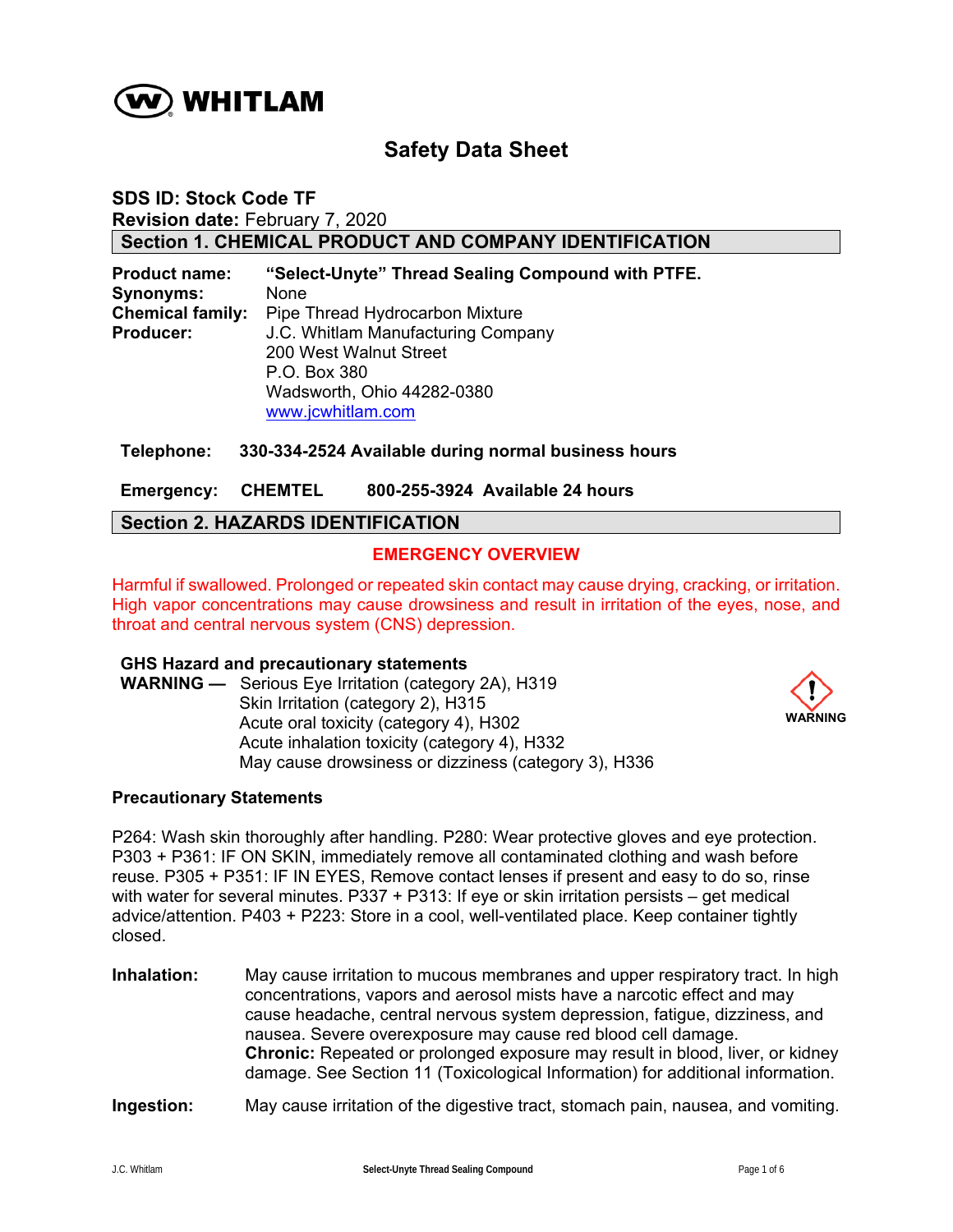- **Skin contact:** May be absorbed through the skin during prolonged or repeated contact, causing irritation, dermatitis, weakness, headache and nausea.
- **Eye contact:** Exposure to vapors or liquid may cause eye irritation.
- **Carcinogenic** The IARC and ACGIH designate Ethylene glycol butyl ether (2-Butoxyethanol) and Isopropyl alcohol (2-Propanol) as category 3 – confirmed animal carcinogen with unknown relevance to humans. The ACGIH designates Ethylene glycol butyl ether (2-Butoxyethanol) as category A3– confirmed animal carcinogen with unknown relevance to humans.

# **Section 3. COMPOSITION / INFORMATION ON INGREDIENTS**

## **Material information:**

| <b>Name</b>                                             | CAS No.  | Weight %  |
|---------------------------------------------------------|----------|-----------|
| Ethylene glycol butyl ether<br>Synonym: 2-Butoxyethanol | 111-76-2 | 12-17     |
| Isopropyl alcohol<br>Synonym: 2-Propanol                | 67-63-0  | $10 - 15$ |

**\****Note: The above weight percentages are represented in ranges as estimates. Due to variation among production batches, component percentages may vary.*

# **Section 4. FIRST AID MEASURES**

| Inhalation:                                | Move exposed persons to fresh air. If the person is not breathing or breathing<br>is irregular, provide artificial respiration or oxygen by trained personnel. Seek<br>medical attention.       |  |  |
|--------------------------------------------|-------------------------------------------------------------------------------------------------------------------------------------------------------------------------------------------------|--|--|
| <b>Skin contact:</b>                       | Quickly remove contaminated clothing and shoes. Wash affected skin with<br>soap and water. Get medical attention if symptoms occur. Wash contaminated<br>clothing before reuse.                 |  |  |
| Ingestion:                                 | Do not induce vomiting. Never give anything by mouth to an unconscious<br>person. If conscious and alert, rinse the mouth with water. Call a physician or<br>poison control center immediately. |  |  |
| Eye contact:                               | Check for and remove any contact lenses. Immediately consult physician after<br>flushing eyes with tepid water for 15 minutes.                                                                  |  |  |
| <b>Section 5. FIREFIGHTING MEASURES</b>    |                                                                                                                                                                                                 |  |  |
| <b>Suitable</b><br>extinguishing<br>media: | Small fires — Class B fire-extinguishing media including water spray,<br>foam, $CO2$ or dry powder. Do not use a water stream, as this will spread<br>the fire.                                 |  |  |

**Specific hazards:** Fire or intense heat may cause violent rupture of product containers. Vapors may form explosive mixtures with air. Application of extinguishing media to hot surfaces requires special precautions. During emergency conditions, overexposure to decomposition products including carbon oxides may cause a health hazard. Symptoms may not be immediately apparent.

**Special protective equipment for firefighters:** Full protective equipment including selfcontained breathing apparatus should be used. Do not allow run-off from fire-fighting to enter drains or water courses.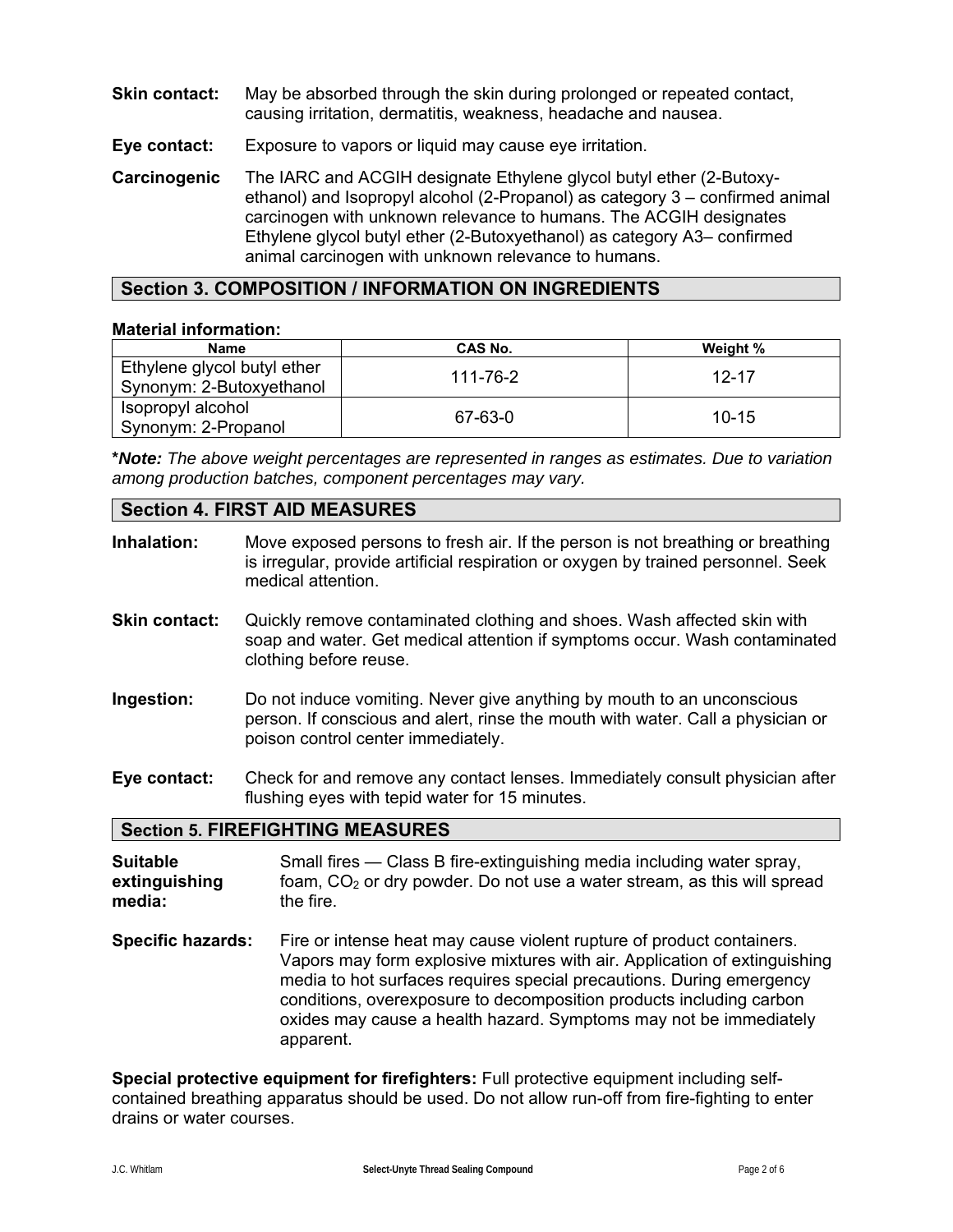|                           |     |                                  | -----                          |                   |
|---------------------------|-----|----------------------------------|--------------------------------|-------------------|
|                           |     | <b>NFPA rating: HMIS rating:</b> | R<br>×                         | <b>Hazardous</b>  |
| Health:                   |     |                                  | н<br>A                         |                   |
| <b>Flammability:</b>      |     |                                  | $\overline{E}$<br>C<br>m.<br>A | FP - above 200° F |
| Instability/reactivity: 0 |     |                                  | ı.<br><b>TP</b>                | <b>Stable</b>     |
| Other:                    | N/A | $H$ (PPE)                        | Н                              | N/A               |
|                           |     |                                  | <b>SPECIAL</b>                 |                   |

FIRE

| <b>Section 6. ACCIDENTAL RELEASE MEASURES</b>     |                                                                                                                                                                                                                                               |  |  |
|---------------------------------------------------|-----------------------------------------------------------------------------------------------------------------------------------------------------------------------------------------------------------------------------------------------|--|--|
| <b>Personal</b><br><b>Precautions:</b>            | Immediately contact emergency personnel. Evacuate any potentially affected<br>area and isolate personnel from entry. Ventilate closed spaces before<br>entering them. Vapor can collect in lower areas.                                       |  |  |
| Large Spill:                                      | Personnel must have appropriate training, per Occupational Safety and<br>Health Administration (OSHA) 29 CFR 1910.120. Do not touch damaged<br>containers or spilled material unless wearing appropriate protective<br>equipment (Section 8). |  |  |
| Methods for<br><b>Containment</b><br>and Clean up | Shut off source if possible and if safe. Eliminate all ignition sources. Prevent<br>entry into waterways, sewers, basements or confined areas. Advise<br>applicable authorities if material has entered sewers or water courses.              |  |  |
| <b>Section 7. HANDLING AND STORAGE</b>            |                                                                                                                                                                                                                                               |  |  |
| Handling:                                         | Use with adequate ventilation. Keep containers closed when not in use.<br>Always open containers slowly to allow any excess pressure to vent. Avoid                                                                                           |  |  |

|          | Thing to open containers signified anony any chocse pressure to vent. Those<br>breathing vapors. Avoid contact with eyes, skin, or clothing. Wash thoroughly<br>with soap and water after handling. Launder soiled clothing thoroughly before<br>re-use. |
|----------|----------------------------------------------------------------------------------------------------------------------------------------------------------------------------------------------------------------------------------------------------------|
| Storage: | Keep all containers tightly closed when not in use. Store out of direct sunlight<br>and on an impermeable floor. Do not store with incompatible materials. See<br>Section 10, Stability and Reactivity.                                                  |

# **Section 8. EXPOSURE CONTROLS / PERSONAL PROTECTION**

#### **Occupational Exposure Limits:**

| <b>Name</b>                                                    | CAS No.  | <b>ACGIH<sup>®</sup> TLV<sup>®</sup></b><br><b>Exposure Limits:</b> | <b>Federal OSHA</b><br><b>PELS</b> | OSHA PELs 1989 <sup>C</sup>       |
|----------------------------------------------------------------|----------|---------------------------------------------------------------------|------------------------------------|-----------------------------------|
| Ethylene glycol butyl<br>ether<br>Synonym: 2-<br>Butoxyethanol | 111-76-2 | 20 ppm $A$                                                          | 50 ppm $A$                         | 25 ppm $A$                        |
| Isopropyl alcohol<br>Synonym: 2-Propanol                       | 67-63-0  | 200 ppm $A$<br>400 ppm $B$                                          | 400 ppm $A$                        | 400 ppm A<br>500 ppm <sup>B</sup> |

All exposure limits listed are 8-hour time weighted average (TWA) — except where noted otherwise.

**<sup>A</sup>**Time Weighted Average (TWA) is an average exposure over the course of an 8-hour work shift. B A Short Term Exposure Limit TWA over the course of 15 minutes.

PEL — Permissible Exposure Limit is the maximum 8-hour TWA concentration of a chemical that a worker may be exposed to under Occupational Safety and Health Administration (OSHA) regulations.  $\textdegree$  Federal OSHA 1989 PELs were vacated but are in use and enforced by many state OSHA plans.

**Engineering measures:** Local exhaust ventilation is preferable. General ventilation is acceptable if exposure to materials in this section is maintained below applicable exposure limits.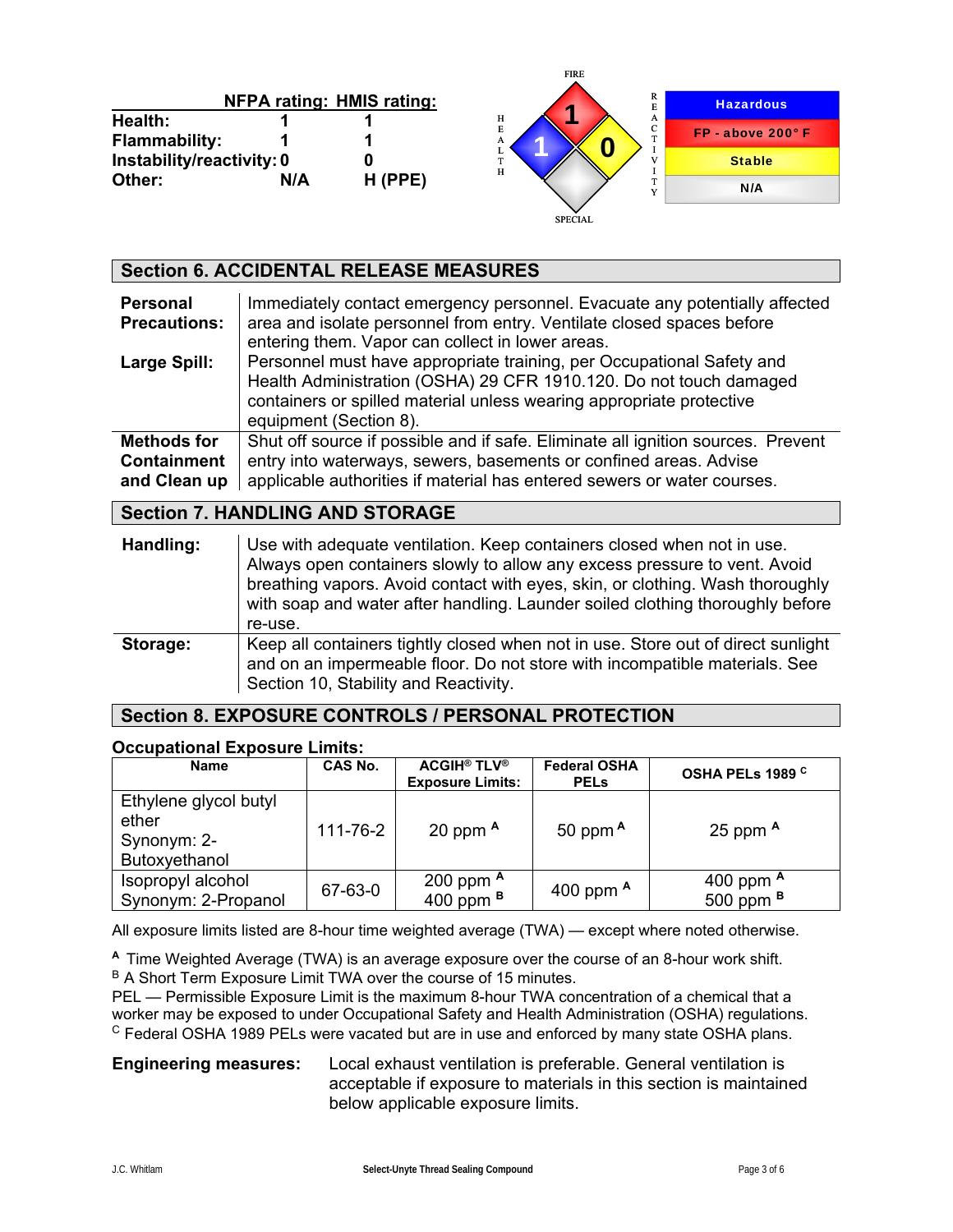# **PERSONAL PROTECTIVE EQUIPMENT**

| <b>Respiratory protection:</b>              | When engineering controls are not sufficient to reduce exposure<br>to levels below applicable exposure limits, seek professional<br>advice prior to respirator selection and use. For concentrations<br>less than 10 times the exposure limits, wear a properly fitted<br>NIOSH/ MSHA-approved respirator with organic vapor cartridges. |
|---------------------------------------------|------------------------------------------------------------------------------------------------------------------------------------------------------------------------------------------------------------------------------------------------------------------------------------------------------------------------------------------|
| Skin and body protection:                   | Wear impervious clothing and gloves to prevent contact. Use the<br>manufacturer's degradation and permeation data for protective<br>material selection.                                                                                                                                                                                  |
| Eye protection:<br><b>Hygiene measures:</b> | Wear safety spectacles with unperforated sideshields, or goggles.<br>Avoid repeated or prolonged skin exposure. Wash hands before<br>eating, drinking, smoking, or using toilet facilities. Promptly<br>remove contaminated clothing and launder before reuse.                                                                           |
| <b>Other precautions:</b>                   | Intentional misuse by deliberately concentrating and inhaling the<br>contents can be harmful or fatal.                                                                                                                                                                                                                                   |

# **Section 9. PHYSICAL AND CHEMICAL PROPERTIES**

| Appearance:                          | White paste                                        |
|--------------------------------------|----------------------------------------------------|
| Physical state (solid/liquid/gas):   | Paste                                              |
| Substance type (pure/mixture):       | <b>Mixture</b>                                     |
| Color:                               | White                                              |
| Odor:                                | Mild odor                                          |
| <b>Molecular weight:</b>             | Not Available                                      |
| pH:                                  | Not Applicable                                     |
| Boiling point/range (5-95%):         | Not Available                                      |
| <b>Melting point/range:</b>          | Not Available                                      |
| <b>Decomposition temperature:</b>    | Not Available                                      |
| Specific gravity:                    | 1.41                                               |
| Vapor density:                       | $(AIR = 1)$ <1                                     |
| Vapor pressure:                      | 0.88 mm Hg at 68°F                                 |
| Evaporation rate (Butyl acetate= 1): | 0.6                                                |
| Flash point, method used:            | Above 200 °F; UN test N.1                          |
| <b>Water solubility:</b>             | Slight                                             |
| <b>VOC Content:</b>                  | 310 grams/liter (SCAQMD Rule 1168 Test Method316A) |
| Auto-ignition temperature:           | 921°F; 494°C                                       |
| Flammable limits in air - lower (%): | 1.1                                                |
| Flammable limits in air - upper (%): | 12.7                                               |

# **Section 10. STABILITY AND REACTIVITY**

| <b>Reactivity:</b>                                                  | No data available                                                                                                    |
|---------------------------------------------------------------------|----------------------------------------------------------------------------------------------------------------------|
| Stability:                                                          | Stable under recommended storage conditions.                                                                         |
| <b>Possibly hazardous reactions:</b><br><b>Conditions to avoid:</b> | Vapors may form an explosive mixture with air<br>Heat, flames, sparks, temperature extremes, and<br>direct sunlight. |
| <b>Incompatible Materials:</b>                                      | Strong oxides, chlorine, acids, alkalies, peroxides.                                                                 |
| <b>Hazardous decomposition products:</b><br><b>Polymerization:</b>  | By fire, Carbon dioxide, Carbon monoxide<br>Will not occur.                                                          |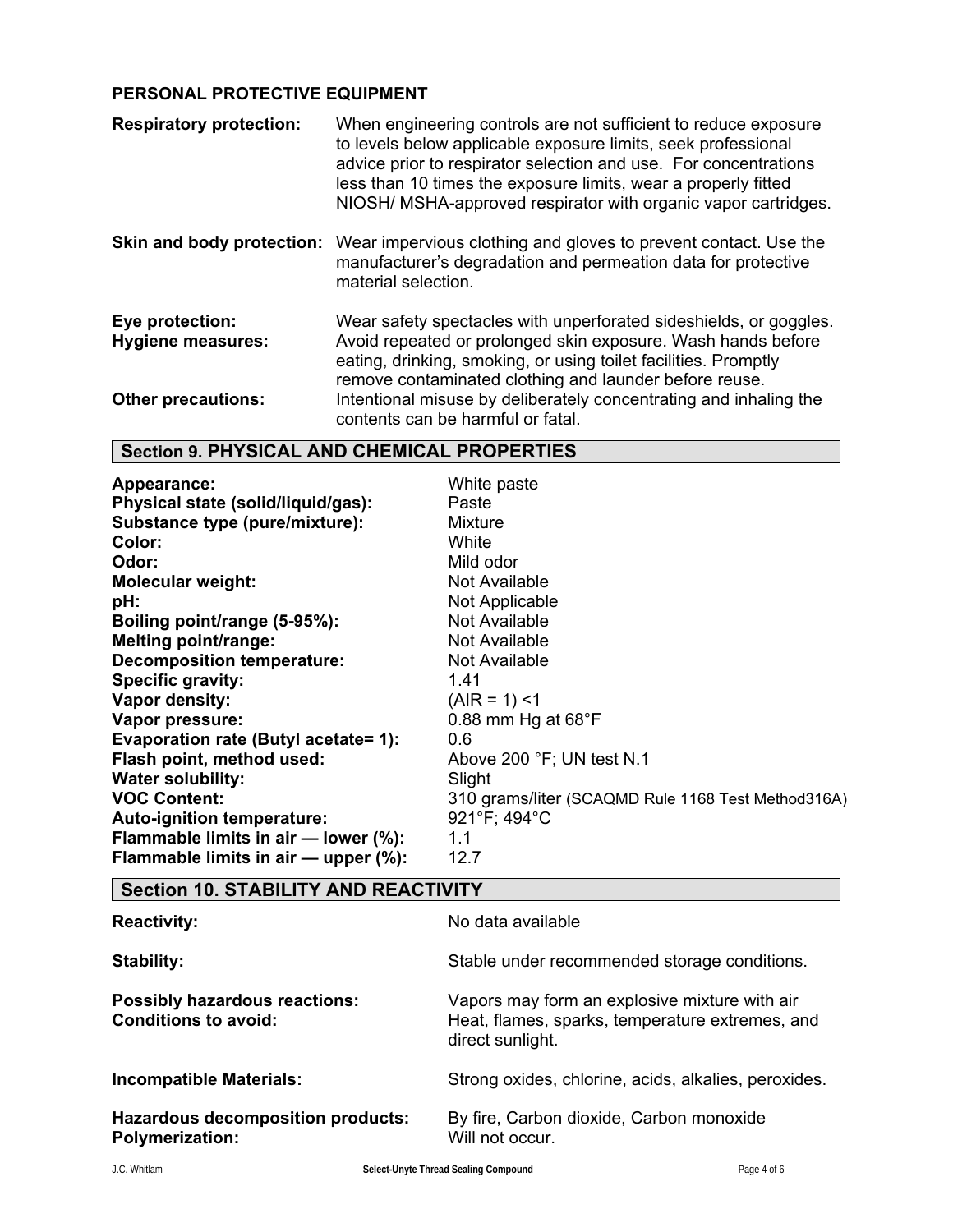# **Section 11. TOXICOLOGICAL INFORMATION**

**Acute toxicity:** Excessive exposure leads to depression of the central nervous system. Causes eye irritation, moderate skin irritation.

# **Product information:**

| <b>Name</b>           | CAS No. | Inhalation:                                          | Dermal:                 | Oral:                              |
|-----------------------|---------|------------------------------------------------------|-------------------------|------------------------------------|
| Ethylene glycol butyl |         | $LC_{50}$ (Rat): ~700 ppm,                           | $LD_{50}$ (Rat) > 2,000 | Acute LD <sub>50</sub> (Rat):1,746 |
| ether                 |         | 7 hours:                                             | mg/kg                   | mg/kg                              |
| Synonym: 2-           |         | $_1$ 111-76-2 $\vert$ LC <sub>50</sub> (Guinea pig): | $LD_{50}$ (Guinea pig)  | Acute LD <sub>50</sub> (Guinea     |
| Butoxyethanol         |         | $~2932$ ppm, 4 hours;                                | >2,000 mg/kg            | pig):1,414 mg/kg                   |
| Isopropyl alcohol     | 67-63-0 | $LC_{50}$ (Rat): 16,000                              | $LD_{50}$ (Rabbit)      | $LD_{50}$ (Rat) 5,000 to           |
| Synonym: 2-Propanol   |         | ppm, 8 hours                                         | 12,800 mg/kg            | 5,045 mg/kg                        |

 $LC_{50}$  — The concentration of the chemical in air that kills 50% of the test animals in a given time (usually four hours).

**Chronic toxicity:** The IARC and ACGIH designates Ethylene glycol butyl ether (2-Butoxyethanol) and Isopropyl alcohol (2-Propanol) as category 3 – confirmed animal carcinogen with unknown relevance to humans. Repeated or prolonged exposure in excess of exposure limits in Section 8 may cause damage to the lungs, liver, blood, and kidney.

**Sensitization:** Not known to cause sensitization in humans.

# **Section 12. ECOLOGICAL INFORMATION**

| <b>Ecotoxicity effects:</b> | $LC_{50}$ Harleguinfish, Red rasbora 96-hour 4,200 mg/l.<br>$LC_{50}$ Fathead minnow 96-hour 9,640 to 10,000 mg/l.<br>$EC_{50}$ Water flea 48-hour 1,550 mg/l.                                                                                                                                                                                                                   |  |  |
|-----------------------------|----------------------------------------------------------------------------------------------------------------------------------------------------------------------------------------------------------------------------------------------------------------------------------------------------------------------------------------------------------------------------------|--|--|
| <b>Persistence</b>          | The estimated half-life (2-Butoxyethanol) in groundwater ranges from 14<br>days to 8 weeks; and in soil 7 days to 4 weeks.                                                                                                                                                                                                                                                       |  |  |
| Degradability:              | Expected to be readily biodegradable.                                                                                                                                                                                                                                                                                                                                            |  |  |
|                             | <b>Section 13. DISPOSAL CONSIDERATIONS</b>                                                                                                                                                                                                                                                                                                                                       |  |  |
| Cleanup<br>considerations:  | This product is not a hazardous waste as defined under RCRA 40 CFR<br>261. Do not incinerate a closed container. Disposal of this material must<br>be done in accordance with federal, state and/or local regulations. The<br>material destined for disposal must be characterized properly and may<br>differ from the product described in this SDS if mixed with other wastes. |  |  |

# **Section 14. TRANSPORT INFORMATION**

## **Please refer to DOT regulation 49 CFR 172.101:**

 **Transport information:** This material is not regulated under DOT when transported via U.S. commerce routes: and IATA, and IMO via international routes **Hazardous Materials Description:** (DOT and IATA):

| <b>UN/identification no.:</b>   | Not Applicable |
|---------------------------------|----------------|
| Proper shipping name:           | Not Applicable |
| <b>Hazard class:</b>            | Not Applicable |
| Packing group:                  | Not Applicable |
| DOT reportable quantity (lbs.): | Not Applicable |